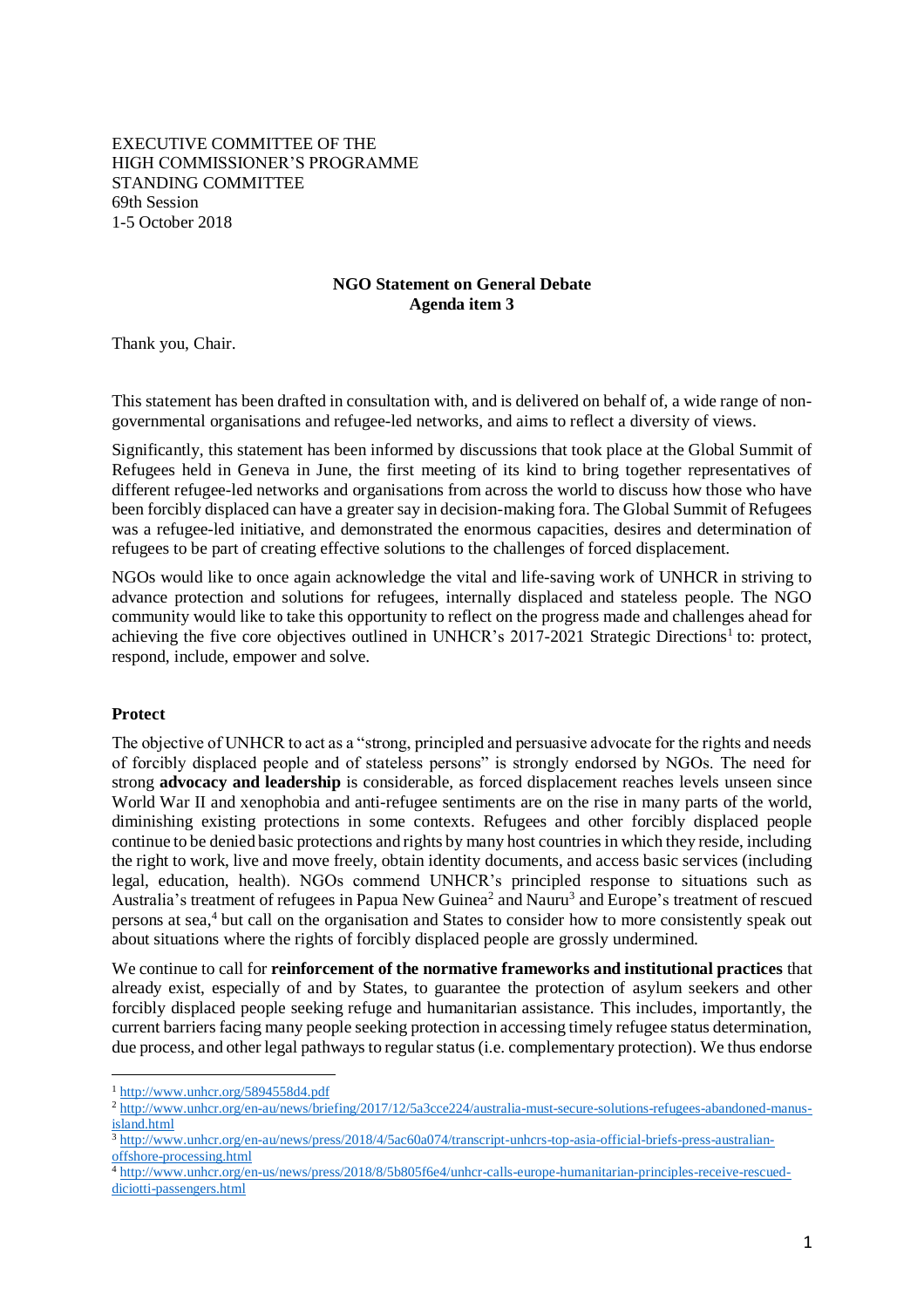UNHCR's objective to strengthen "operational capacity for the delivery of protection, prioritizing registration and documentation of refugees, the protection of unaccompanied or separated children and measures to protect and empower displaced women and girls". The importance of access to documentation and guaranteeing the principle of *non-refoulement* is paramount.

NGOs call on both UNHCR and States to consider how a **lack of access to legal advice and representation** in many different parts of the world mean that vulnerable people may not understand their rights and are not able to effectively access needed protection. As part of UNHCR's goal to "pursue creative, principled and pragmatic approaches to the challenges of forced displacement and statelessness," that are "based on a dynamic interpretation and the progressive development of law and practice", we call on UNHCR to see civil society — including refugee-led organisations and NGOs as willing partners in ensuring legal processes are accessible and understood by those who need it. Furthermore, we remind that the **detention** of those seeking protection should be avoided and the least restrictive alternatives pursued, guided by liberty as a human right, and in recognition that effective alternatives are possible. We note that detention is never in the best interests of the child.

# **Respond**

In the context of ongoing and significant shortfalls of funding for humanitarian responses at a global level, refugees in many parts of the world are struggling to survive. The NGO community acknowledges UNHCR's pledge to maintain and reinforce the organisation's capacity to respond to emergencies and to **work collaboratively with partners**, including national and local governments and organisations, the Red Cross and Red Crescent Movement, and other national actors, and we call on states to make renewed financial commitments to making this happen.

We call on UNHCR to consider how to quickly and effectively **involve refugee and host community representatives, including civil society organisations, in coordination and planning mechanisms** to ensure responses are centrally informed by the people most directly affected. The refugee-led organisations and networks which have developed in many countries and regions are willing partners and bring distinct perspectives and capacities that complement the technical expertise of NGOs and other actors. Any engagement process must recognize the diversity which exists within refugee populations, ensuring the perspectives of women and girls, youth, elderly, LGBTI and others are heard. While there is an acknowledgement that engaging with affected populations at the onset of an emergency presents challenges, there is potential to draw more significantly on diaspora or wider refugee-led networks in early stages, with a view to supporting affected communities to develop their own capacity for self-representation as responses shift from the emergency or crisis phase. Such an approach would assist UNHCR to also meet its goal of formulating "all assistance interventions with a protection and solutions orientation in mind which addresses risks and ensures access to safety and support, builds bridges to local communities and capacities, and maximizes opportunities for inclusion in local services and self-reliance".

## **Include**

Refugee-led organisations and networks feel strongly about the importance of policies and responses to refugees using not needs-based but rights-based approaches. They rejected as inefficient and divisive the creation of separate and parallel policies or support systems for refugees only where the same should apply to refugees, asylum seekers and citizens alike. The NGO community thus welcomes the strategic direction of UNHCR to "promote the **inclusion of refugees, internally displaced and stateless people in mainstream national systems**, including health and education," and calls on States to consider how access to mainstream national systems can be better enabled. The inclusion of refugees, internally displaced and stateless people in mainstream national systems does, however, need to consider issues of equality, equity and access, ensuring that barriers to access that stem from the experience of displacement (such as trauma, language barriers or other differences) are taken into consideration, as well as the specific needs of groups within displaced populations with particular vulnerabilities and who experience discrimination, marginalization and exclusion, including LGBTI people.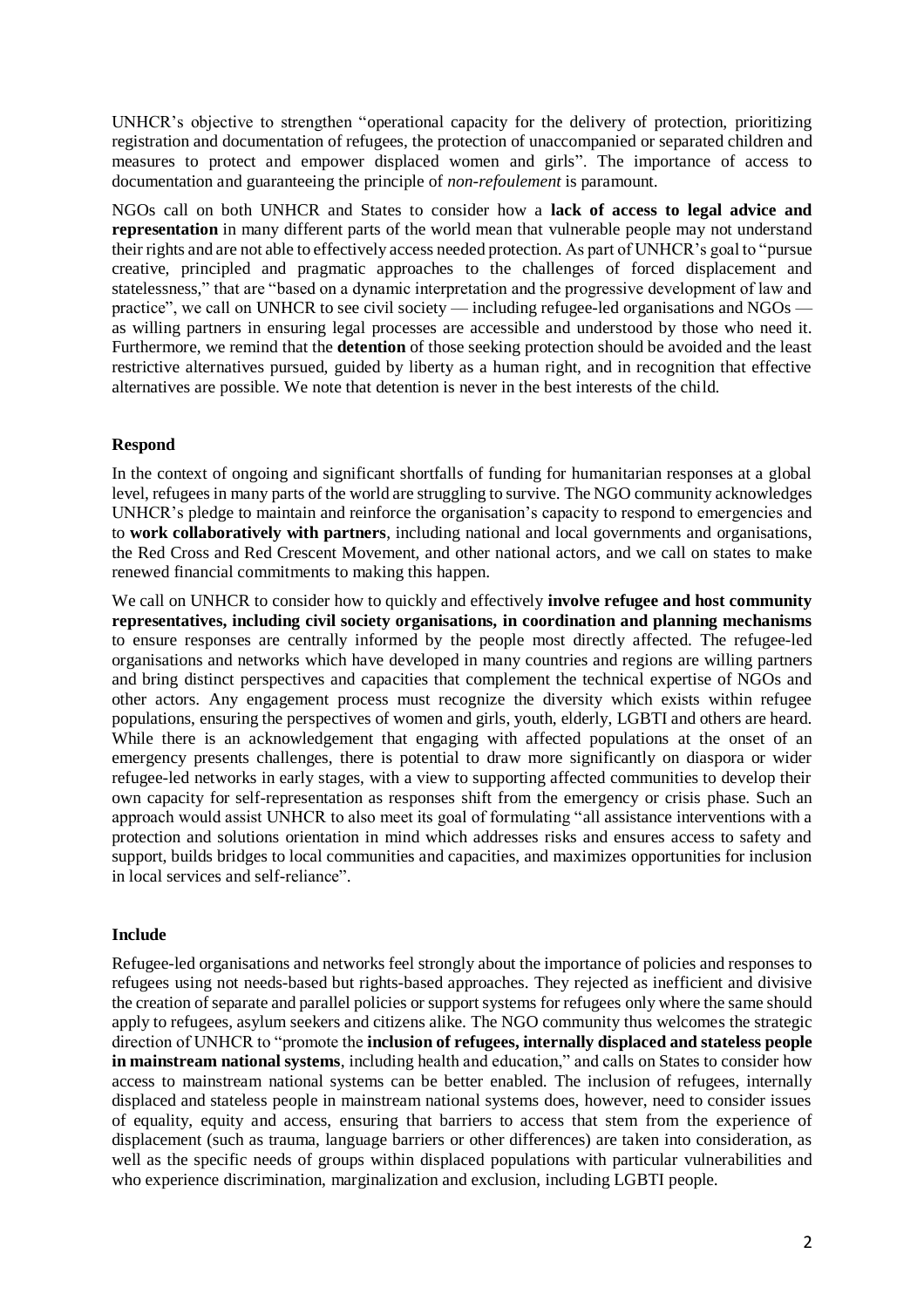Recognizing that forcibly displaced people themselves can contribute their skills to building national systems, there are calls from within the NGO community for UNHCR to not only present an "evidencebase case for enabling displaced and stateless people to contribute to the communities in which they live" but for UNHCR to model in its own organisation the benefits of providing **access to employment and other economic opportunities** for forcibly displaced people. There are teachers, doctors, nurses, engineers, entrepreneurs, administrators and other skilled persons among displaced populations whose skills could very effectively be applied to refugee responses through employment by UNHCR, as well as contributing significantly to meeting their own communities' needs. We note initiatives such as the allocation of land to refugees in Uganda as examples of how responses can and should give primacy to approaches that empower.

#### **Empower**

The NGO community acknowledges the considerable developments that have taken place within the work of UNHCR over the past years in ensuring the organisation is **accountable to the people that you serve**. We particularly commend the establishment of the UNHCR Global Youth Advisory Council and facilitating increased participation of refugee-led organizations in its annual NGO Consultations. While these are important in working towards "innovative ways to amplify the voices of the people we work for", there is much more that could be done to create space for forcibly displaced populations the people we all serve — to be able to inform, collaborate and ensure accountability.

Empowerment comes when people take action themselves, and therefore creating spaces for those forcibly displaced to come together to organise, plan and act is fundamental. Participants at the Global Summit of Refugees talked about the **shortcomings of many existing participatory approaches** that are seen as passive — where consultations, surveys and seeking feedback on programming that has already been developed are the only avenues pursued. Instead, NGOs join with refugee-led organisations and networks in calling for effective participation that allows affected populations to have a voice and a vote in decision-making processes on equal terms with the other actors involved. As momentum builds in the development of **regional and global refugee-led networks**, we call on UNHCR and other actors to consider how to support, enable and collaborate with forcibly displaced communities and the representative structures that are being developed, and in this endeavour ensuring that a diversity of voices are heard (i.e. taking into account age, gender, ability, sexual orientation, faith and regional diversity).

#### **Solve**

In order to offer real alternatives, discussions about solutions must start with a recognition of the need for **refugee participation in decision-making**. There are many examples where far-reaching decisions have not been adequately informed by community perspectives, the recent decisions regarding cessation of protection for Rwandan and Chin refugees being examples of decisions which have left many thousands of people fearing for their future and where communities have called for a deeper involvement in decision-making processes from an earlier stage. A lack of consistency and transparency in application of rules and regulations, surrounding cessation of protection, acts to compound feelings of fear amongst refugee communities who may not be given an alternative. Options presented toward repatriating refugee communities should offer viable solutions based on legal counselling, community dialogue and information sharing on country of origin considerations. Repatriation schemes require prior design and confirmation by government and UNHCR offices and, subsequent individual cessation interviews should be designed to impart this information to gain prior, informed consent.

Making visible the serious **violations of human rights** that cause forced migration through different communication strategies is an alternative to challenge impunity in the countries of expulsion, combat discrimination and xenophobia in the host communities and call for solidarity in the protection of human rights.